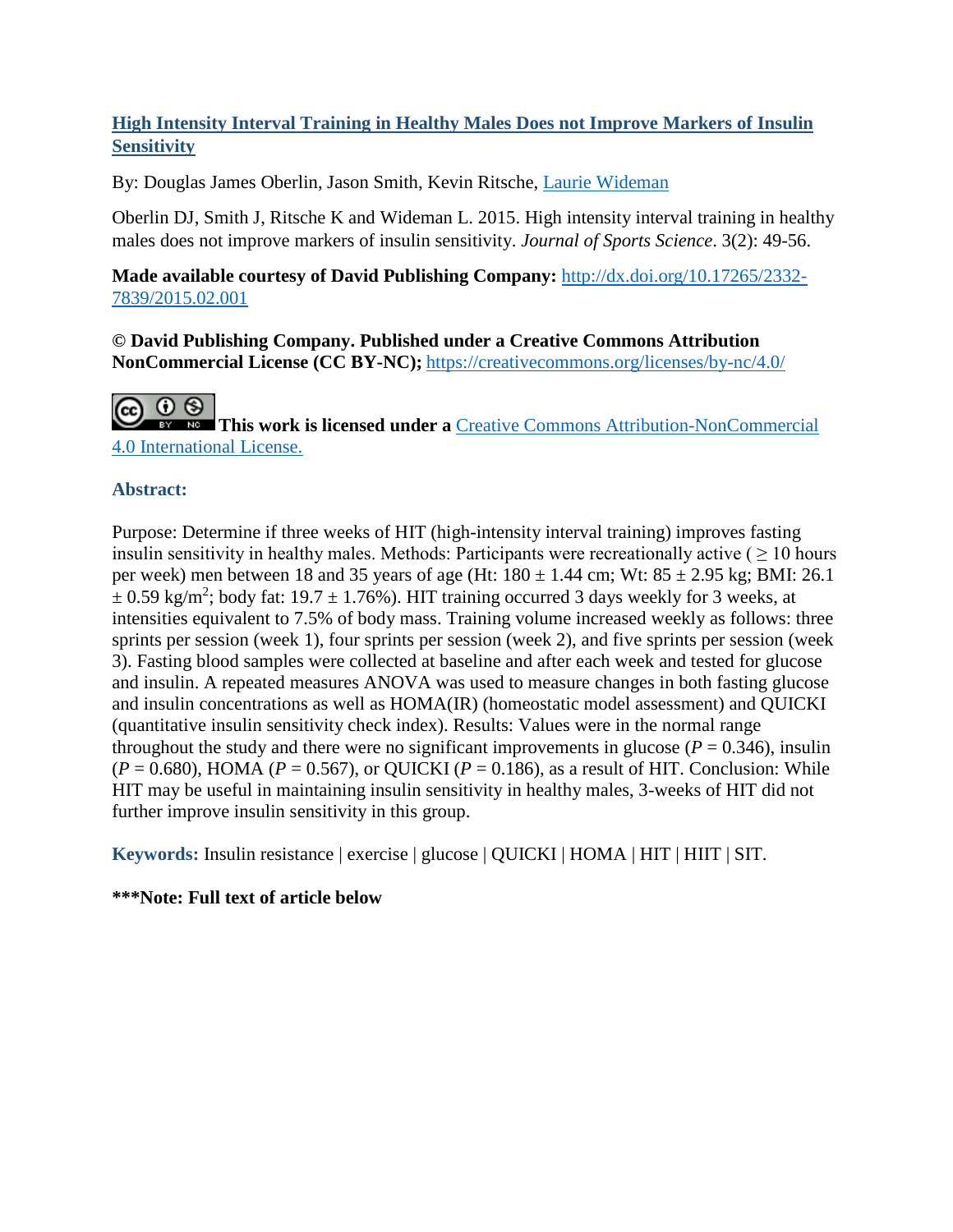

# **High Intensity Interval Training in Healthy Males Does not Improve Markers of Insulin Sensitivity**

Douglas James Oberlin<sup>1</sup>, Jason Smith<sup>1</sup>, Kevin Ritsche<sup>1,2</sup> and Laurie Wideman<sup>1</sup>

*1. Department of Kinesiology, University of North Carolina Greensboro, Greensboro NC 27412, USA* 

*2. Department of Human Performance and Sport Science, Winston-Salem State University, Winston-Salem NC 27110, USA* 

**Abstract:** Purpose: Determine if three weeks of HIT (high-intensity interval training) improves fasting insulin sensitivity in healthy males. Methods: Participants were recreationally active ( $\geq 10$  hours per week) men between 18 and 35 years of age (Ht: 180  $\pm$  1.44 cm; Wt: 85  $\pm$  2.95 kg; BMI: 26.1  $\pm$  0.59 kg/m<sup>2</sup>; body fat: 19.7  $\pm$  1.76%). HIT training occurred 3 days weekly for 3 weeks, at intensities equivalent to 7.5% of body mass. Training volume increased weekly as follows: three sprints per session (week 1), four sprints per session (week 2), and five sprints per session (week 3). Fasting blood samples were collected at baseline and after each week and tested for glucose and insulin. A repeated measures ANOVA was used to measure changes in both fasting glucose and insulin concentrations as well as HOMA(IR) (homeostatic model assessment) and QUICKI (quantitative insulin sensitivity check index). Results: Values were in the normal range throughout the study and there were no significant improvements in glucose (*P* = 0.346), insulin ( $P = 0.680$ ), HOMA ( $P = 0.567$ ), or QUICKI ( $P = 0.186$ ), as a result of HIT. Conclusion: While HIT may be useful in maintaining insulin sensitivity in healthy males, 3-weeks of HIT did not further improve insulin sensitivity in this group.

**Key words:** Insulin resistance, exercise, glucose, QUICKI, HOMA, HIT, HIIT, SIT.

# **1. Introduction**

 $\overline{a}$ 

The incidence of both obesity and T2D (type 2 diabetes) is rising in the United States [1, 2]. Both of these conditions increase the risk of mortality from cardiovascular disease as well as all-cause mortality [3, 4]. Therefore, it is important not only to develop new methods of treating individuals who are obese or diagnosed with T2D, but to prevent healthy individuals from developing these conditions. A potential avenue toward achieving this goal is through lifestyle management, including a healthy diet and regular physical activity or exercise.

Regular exercise has been shown to be effective at improving or maintaining insulin sensitivity, a metabolic risk factor associated with T2D [5-9]. The physical activity recommendation for adults is to achieve a minimum of 30 minutes of moderate intensity physical activity on five days each week or

vigorous-intensity aerobic exercise for a minimum of 20 minutes on three days each week [10]. Unfortunately, only about 30 percent of adults in the United States are physically active based on these guidelines according to the National Health Interview Survey [11]. A commonly reported barrier to meeting the physical activity recommendations is a lack of time [12]. A viable option for increasing adherence to physical activity guidelines is to reduce the total time necessary to provide benefits. High intensity interval exercise provides a mechanism for reducing the total exercise time and may still promote positive metabolic outcomes related to insulin sensitivity.

Several studies have reported that short but high intensity exercise intervals are an effective strategy for improving insulin sensitivity [13-15]. A protocol using only 7.5 minutes of active exercise per week has been shown to improve time to exhaustion as well as citrate synthase content in muscles [16]. HIT (High intensity interval training) has even been shown to improve glycemic control (measured by 24 hour

**Corresponding author:** Douglas James Oberlin, M.S., research field: exercise physiology. E-mail: djoberli@uncg.edu.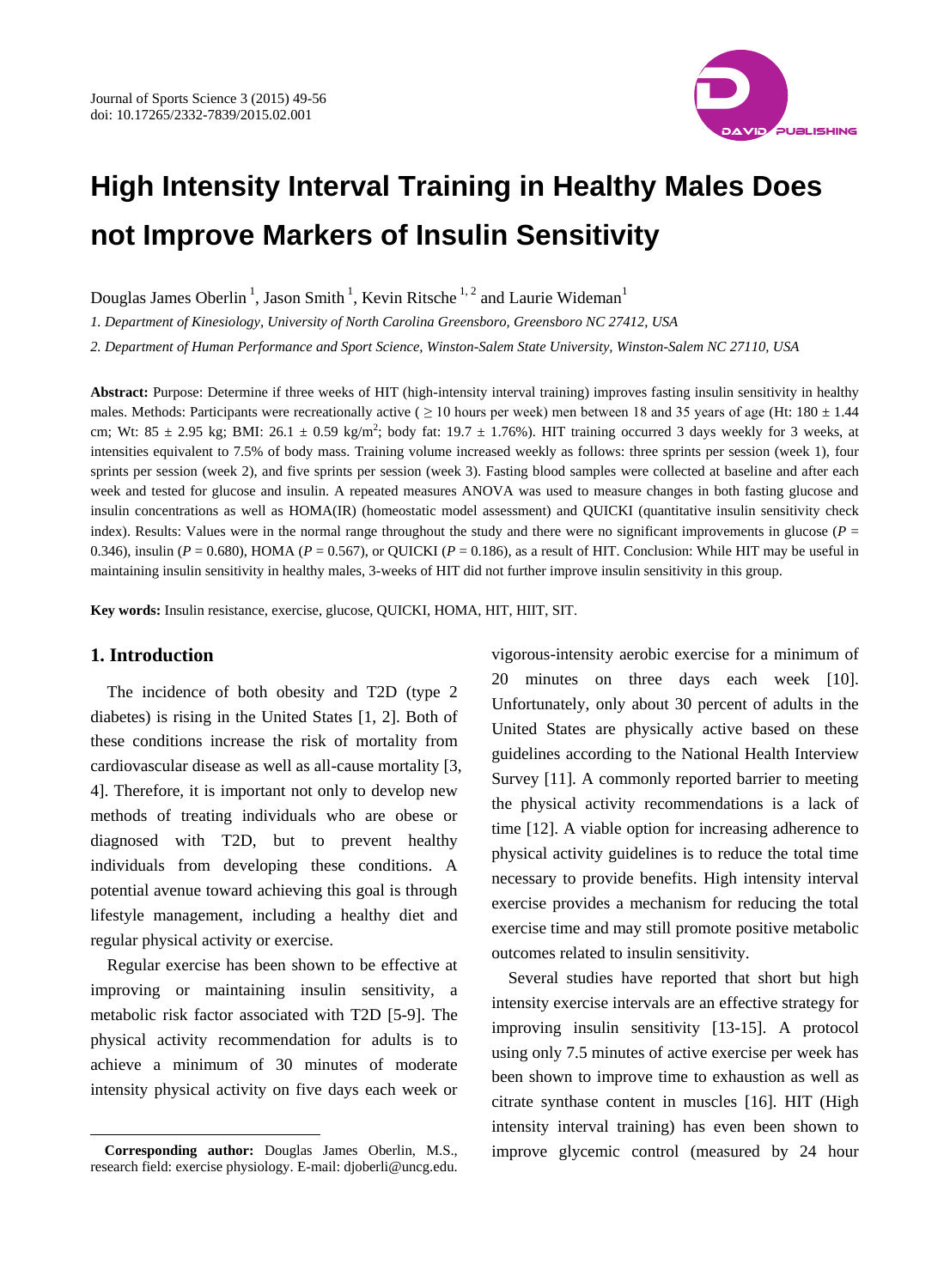glucose levels) in individuals with T2D [14]. Although post-prandial (or post-challenge) glucose tolerance is improved by interval training, there does not seem to be a change in fasting indices of IS (insulin sensitivity) among healthy active individuals [13, 17]. However, many interval training studies have only used a two week training period to examine these changes [13, 14, 17]. Perhaps healthy individuals require slightly longer training periods to further improve fasting markers of insulin sensitivity. Therefore, the current study attempts to extend the training protocol by an additional week, as well as increase the intensity of training each week. The primary purpose of the current study was to determine whether three weeks of a progressive HIT protocol would be sufficient to improve fasting markers of IS in healthy males.

## **2. Materials and Methods**

#### *2.1 Subjects*

Participants in the current study were all healthy, recreationally active ( $\geq 10$  hours per week) Caucasian and African-American men between 18 and 35 years of age  $(n = 20)$ . All subjects gave written informed consent prior to participation in this study, as approved by the Institutional Review Boards at the University of North Carolina at Greensboro, Winston-Salem State University and the University of Virginia. Subjects completed a detailed medical history form and a physical activity history form prior to participation. Exclusion criteria included: two or more cardiovascular disease risk factors, age greater than 35 years, less than 10 hours a week of physical activity, smokers, or a BMI  $\geq$  35. Control subjects were obtained from another study with a matching target sample group  $(n = 9)$ . Control subjects were matched by age, but not BMI, and were non-smokers, and were physically active 7 hours or less per week. Control subjects did not complete any exercise testing and agreed to make no changes to their lifestyle, but reported to the lab weekly to give fasting blood

samples to be used as comparisons for the exercised group.

Height was recorded using a stadiometer and weight was recorded using an electronically calibrated scale (Seca, Vogel and Halke; Hamburg, Germany or Detecto Physician Scale; Webb City, Missouri).

#### *2.2 Wingate Testing*

Subjects completed a brief familiarization session on the cycle ergometer (Lode Excalibur Sport; Lode BV, Groningen, The Netherlands), for both acclimation as well as to adjust the bike for body size. Subjects returned to the lab within 120 to 168 hours following their familiarization session having fasted for 8-12 hours and refraining from exercise for at least 24 hours. Resting fasted blood samples were collected while the subject relaxed in a chair. After the blood draw was taken, the subjects moved to the cycle ergometer. The subjects first warmed up on the cycle ergometer, pedaling with no resistance for 5 min. The subjects were then instructed to pedal at maximal capacity as the equivalent of 7.5% of their body mass was applied as resistance. The subjects pedaled against this resistance for 30 s after which the test ended and the subject was instructed to cool down. This procedure was repeated every Sunday during the training period to take blood samples and measure changes in power output values over time. This measure was used to assess any training adaptations, due to the use of Wingates in the HIT protocol.

#### *2.3 Training*

Participants underwent HIT on cycle ergometers using a protocol modified from Burgomaster et al. [16, 18]. Subjects would report to the lab 3 days each week (Monday, Wednesday, and Friday) for 3 weeks to complete training sessions within 36-48 hours of the initial wingate test. The intensity of the HIT was also equivalent to 7.5% of each subject's body mass, and each sprint lasted 30 seconds. The volume of training increased each week as follows: three sprints per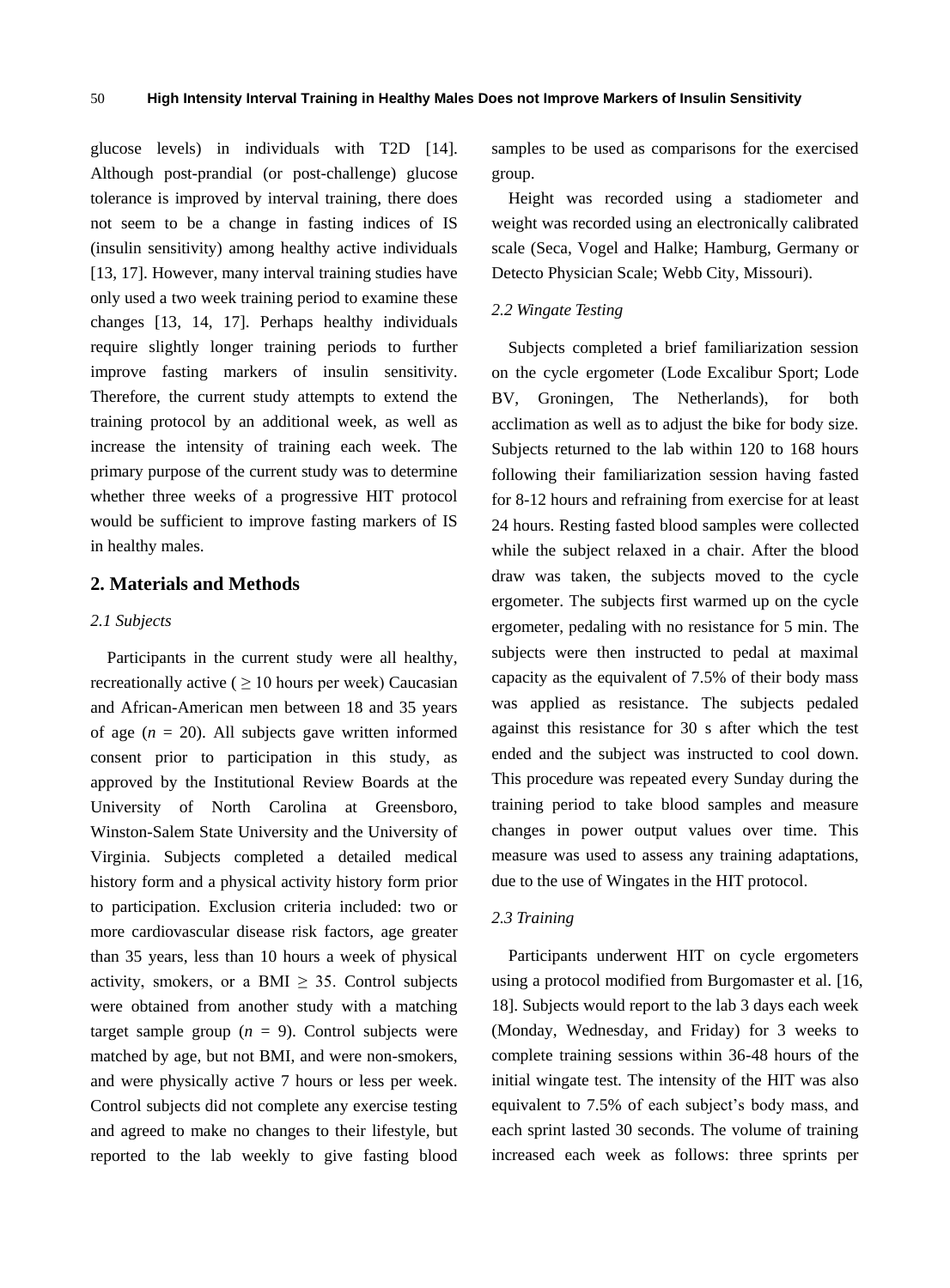session the first week, four sprints per session the second week, and five sprints per session the third week. Between sprints, the subjects continued to cycle at 50 watts for 4 minutes to allow for active recovery. Table 1 shows the time course for the training intervention.

## *2.4 Blood Samples*

Blood samples were allowed to clot for 30 minutes at room temperature after being drawn. The samples were centrifuged at 3000 rpm for 15 minutes at 4°C and serum was aliquoted into 1.5 mL microtubes and stored at -80°C until completion of the study. Prior to assays, the serum samples were allowed to come to room temperature for approximately 1 hour. Mercodia Insulin ELISA (Mercodia; Uppsala, Sweden) was used for measurement of insulin and Cayman Glucose Colorimetric Assay Kit (Cayman Chemicals; Ann Arbor, Michigan) was used for measurement of glucose.

All samples were run in duplicate and the average value of the samples was used in analyses, and only accepted with a coefficient of variance less than 15% between samples. The inter assay CV (coefficient of variance) for insulin was 8.34% and for glucose was 2.56%. The intra assay CV for insulin was 7.62% and for glucose was 4.37%. HOMA(IR) and QUICKI were calculated and compared for each week of training and post training as they are commonly used as markers of fasting IS [19-21].

#### *2.5 Statistics*

PASW 18 (Armonk, NY) statistical software was

**Table 1 Study Progression.** 

used to run a two way repeated measures ANOVA to measure changes in plasma concentrations of glucose and insulin, as well as HOMA(IR) and QUICKI, at each week of training, and post training between groups. A one-way ANOVA was used to compare BMI between the control and exercise group. BMI was used as a covariate for the two-way repeated measures analysis. An alpha of 0.05 was set as the level of significance.

#### **3. Results**

There was no difference in age between the control and exercise group ( $P = 0.440$ ,  $F = 0.615$ ), however, there was a significant difference in BMI ( $P = 0.005$ ,  $F = 9.297$ ).

All exercise subjects ( $N = 20$ ; Age = 24.8  $\pm 0.87$ ) years; Ht =  $180.0 \pm 1.44$  cm; Mass =  $85.0 \pm 2.95$  kg) completed each of the HIT bouts and sample collections for each week of the study's progression. There was no change in BMI or aerobic capacity between the beginning and end of the study ( $P = 0.6$ ) and  $P = 0.393$ , respectively). There was no significant change in mean power output during the Wingate tests over the course of the study ( $P = 0.297$ ,  $F = 1.254$ ). However, there was a significant improvement in peak power output from baseline  $(P = 0.001, F = 8.907)$ (Fig. 1).

Because the data did not meet Mauchly's Test of Sphericity, a Greenhouse-Geisser correction was used for the analysis of the peak power output. A post-hoc test of main effects with a Bonferroni correction showed significance between the baseline measure of peak power output and each of the three subsequent

| Sunday                        | Monday            | Tuesday | Wednesday         | Thursday | Fridav            | Saturday |
|-------------------------------|-------------------|---------|-------------------|----------|-------------------|----------|
| Blood sample and Wingate test | 4 Wingates with 4 |         | 4 Wingates with 4 |          | 4 Wingates with 4 |          |
|                               | minute recoveries |         | minute recoveries |          | minute recoveries |          |
| Blood sample and Wingate test | 5 Wingates with 4 |         | 5 Wingates with 4 |          | 5 Wingates with 4 |          |
|                               | minute recoveries |         | minute recoveries |          | minute recoveries |          |
| Blood sample and Wingate test | 6 Wingates with 4 |         | 6 Wingates with 4 |          | 6 Wingates with 4 |          |
|                               | minute recoveries |         | minute recoveries |          | minute recoveries |          |
| Blood sample and Wingate test |                   |         |                   |          |                   |          |

It shows the number of sprints each week of training. All exercised subjects strictly followed this time table, control subjects only provided fasting blood samples.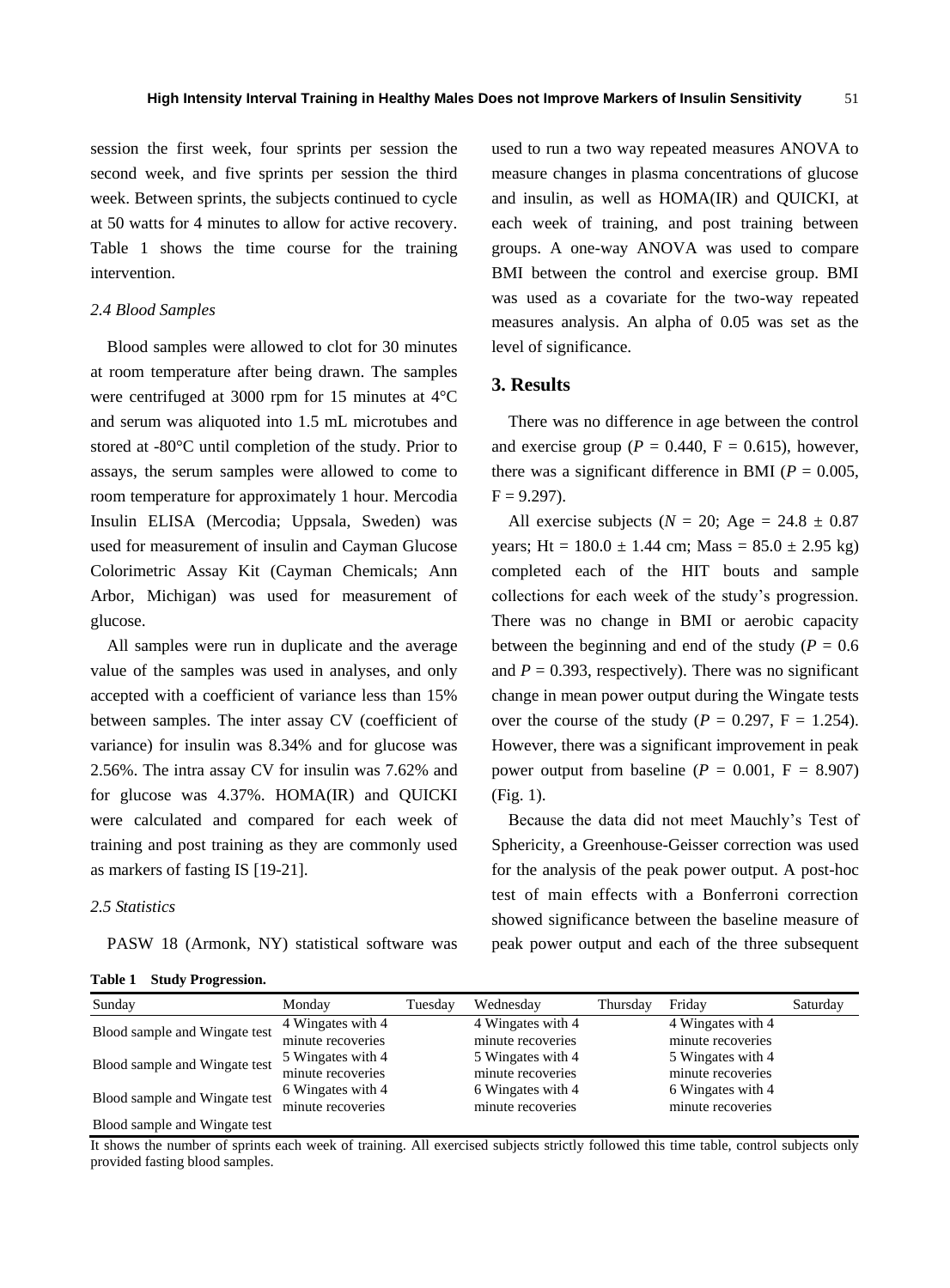

**Fig. 1 Changes in Peak Power. It Illustrates changes in Peak Power Output on each week's Wingate Test. While there was a trend towards increased peak power output, there was only a significant difference between baseline (pre-training) and subsequent weeks. \* indicates significant**  difference  $(P < 0.05)$  from baseline.

weeks ( $P = 0.009, 0.031$  and 0.005, respectively).

Metabolic markers were measured from the fasting blood samples taken prior to each Wingate test or at weekly intervals for the control subjects (Table 1). There was no significant change in fasting glucose concentrations over the 3 weeks within either group (*P*  $= 0.346$ ,  $F = 1.121$ , and there was no significant difference between groups ( $P = 0.058$ ,  $F = 3.934$ ), however this approached significance (Fig. 2A). There was no significant change in fasting insulin concentrations over the 3 weeks within either group (*P*  $= 0.680$ , F = 0.505), however, there was a significant difference between groups ( $P = 0.002$ ,  $F = 11.431$ ) (Fig. 2B). Independent *t* tests between groups for each time point revealed that the differences occurred at baseline, as well as time points 2 and 3 ( $P = 0.013$ ,  $t =$  2.666;  $P = 0.029$ ,  $t = 2.556$  and  $P = 0.000$ ,  $t = 4.532$ , respectively). There was also no significant change in HOMA or QUICKI over the 3 weeks within either group ( $P = 0.567$ ,  $F = 0.679$  and  $P = 0.186$ ,  $F = 1.644$ , respectively). There were, however, differences between the two groups for both HOMA and QUICKI over the 3 weeks ( $P = 0.011$ ,  $F = 7.489$  and  $P = 0.00$ ,  $F = 23.193$ , respectively) (Fig. 2C and D). Independent *t* tests between groups for each time point showed that the differences occurred at only time point 3 and 4 for HOMA (*P* = 0.049, *t* = 2.269 and *P*  $= 0.001$   $t = 3.908$ , respectively). However, OUICKI showed significant differences at each time point  $(P =$ 0.21,  $t = -2.455$ ;  $P = 0.16$ ,  $t = -2.567$ ;  $P = 0.001$ ,  $t =$  $-3.761$  and  $P = 0.001$ ,  $t = -3.571$ ).

## **4. Discussion**

The primary goal of the current study was to determine whether 3 weeks of HIT would elicit improvements in fasting markers of IS rather than using the typical 2 weeks of HIT training. No statistically significant changes in markers of IS were observed during the fasting condition over the course of the study. There was, however, an improvement in peak power output showing some adaptation to the HIT training protocol. This study is unique in that it used greater than 2 weeks of HIT to examine training effects. Although there was not a significant change in fasting IS, there seemed to be no negative consequences to the training either.

**Table 2 Group Differences. The mean values ± SEM for blood and exercise markers for the HIT group before and after the 3 week HIT intervention.**

|                                 |                    | Value (mean $\pm$ standard error) |                          |                          |  |  |  |
|---------------------------------|--------------------|-----------------------------------|--------------------------|--------------------------|--|--|--|
| Measure                         |                    | <b>Exercised Group</b>            | Control Group            |                          |  |  |  |
|                                 | Pre-training       | Post-training                     | Pre-study                | Post-study               |  |  |  |
| Glucose (mmol/L)                | $4.25 + 0.15$      | $4.40 + 0.12$                     | $4.85 + 0.36$            | $4.28 + 0.34$            |  |  |  |
| Insulin $(mU/I)$                | $6.71 + 0.56$      | $6.28 + 0.50$                     | $15.86 + 4.52$           | $16.07 + 2.40$           |  |  |  |
| BMI $(kg/m^2)$                  | $26.1 + 0.59$      | $26.1 + 0.59$                     | $23.18 \pm 0.65$         | $\overline{\phantom{0}}$ |  |  |  |
| VO <sub>2</sub> max (mL/kg/min) | $42.0 + 1.78$      | $42.6 + 1.92$                     | $\overline{\phantom{a}}$ | -                        |  |  |  |
| Mean power (Watts)              | $649.8 + 42.10$    | $606.6 + 31.47$                   | $\overline{\phantom{a}}$ | -                        |  |  |  |
| Peak Power (Watts)              | $1232.9 \pm 36.66$ | $1388.7 \pm 63.13^*$              | $\overline{\phantom{a}}$ | -                        |  |  |  |

\* indicates significant difference from baseline.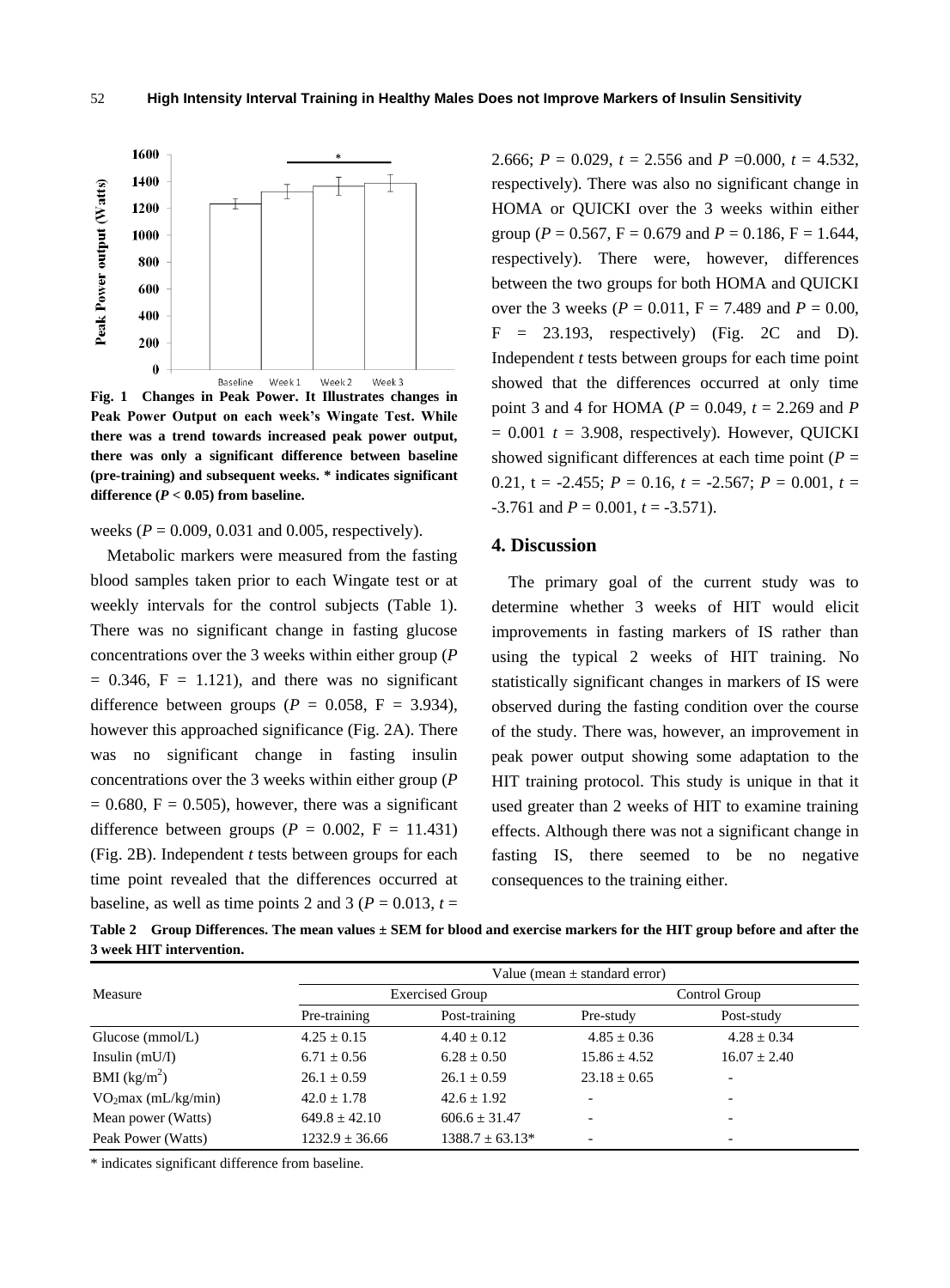

**Fig. 3 Changes in Fasting Glucose and Insulin. It Shows the changes in fasting glucose in mg/dl. (A) fasting insulin in mU/I; (B) HOMA ( = (glucose (mmol/l)\*insulin)/22.5); (C) QUICKI ( = 1/(log insulin + log glucose (mg/dl)); (D) between the HIT group and the control group at baseline, and over the 3 week intervention. \* indicates significant difference between groups.**

Neither the exercised subjects, nor the control subjects had significant changes in markers of fasting IS over the course of the study. However, the exercised group had significantly higher QUICKI values compared to the control group. Because the glucose concentrations in both groups were similar, these differences were most likely due to better insulin sensitivity in the exercised group. This can be observed in the lower fasting insulin concentrations amongst the exercised group when compared to the control group. Neither group showed any improvement or decrement over the course of the study, making it difficult to say whether the HIT was effective at maintaining these differences. A longer duration study may be required to determine whether or not HIT, compared to recreational activity, prevents loss of IS.

The current study examined fasting concentrations of insulin and glucose. The lack of changes in these measures may reflect a greater contribution of exercise to improved post-prandial glucose uptake, or an upper limit to the extent of improvement which can be induced in an already healthy population. Whether stimulated by contraction or insulin, skeletal muscles are capable of taking up glucose from the blood. However, in the fasting condition, regulation of blood glucose is more heavily influenced by hepatic glucose output in response to changes in the ratio of insulin and glucagon concentrations. While some studies have shown exercise to have an effect on hepatic glucose output, these effects may not be evident in individuals with already healthy fasting glucose and insulin concentrations [8, 13]. Additionally, the difference in the baseline fasting values in the current study suggest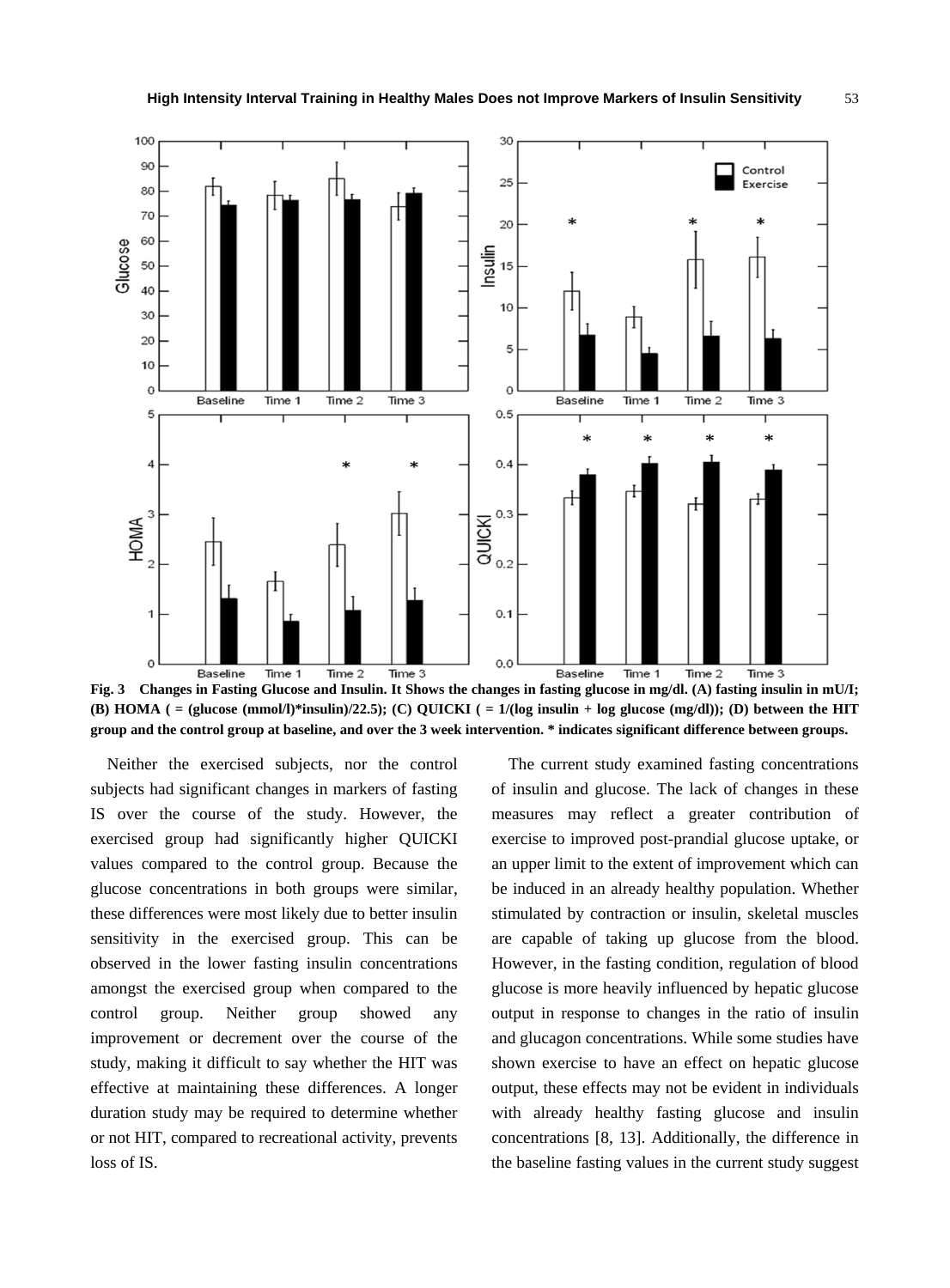that even subtle difference in the volume of recreational activity (criteria for inclusion in control was < 7 hours/week versus < 10 hours/week for the exercise) is sufficient to induce significant differences in IS. What remains unclear is whether or not there is a lower level threshold for physical activity, below which benefits are lost in most individuals (BMI  $\leq$  30), who do not become completely sedentary [19].

The method of estimation of IS may be a limiting factor in the lack of significant findings in the current study. Due to the effects of exercise on the skeletal muscle tissue and non-oxidative glucose disposal, changes may only be measurable using continuous glucose monitoring, oral glucose tolerance tests, intravenous glucose tolerance tests, frequently sampled glucose tolerance tests, or a hyper-insulinemic euglycemic clamp; where post-challenge glucose disposal is assessed. However, measuring the fasting concentrations of circulating glucose and insulin and calculating HOMA or QUICKI gives a more accurate measure of hepatic glucose regulation [19, 20]. Also, because the fasting samples were taken approximately 48 hours after the last exercise session, the acute response of improved IS may have declined to the point where it could no longer be detected. Acute changes in insulin sensitivity have been reported to persist approximately 48 hours, but not beyond [22]. Therefore, any acute effects from the last training bout were not likely captured. More sensitive measurement techniques may be needed to detect any changes in a young, healthy, active population.

In addition to the measurement methods, it is possible that within a healthy active population, no changes are seen with increased exercise. Because all of the subjects in the current study began with healthy fasting levels of both insulin and glucose, it is unlikely that increasing exercise could suppress these concentrations further. The exercise group's QUICKI values were similar to those reported for elite athletes with high insulin sensitivity [23]. Indeed, lower concentrations of glucose in the fasting state may even be considered a negative adaptation because it could lead to fasting hypoglycemia. Because this population was already relatively fit, there was no change in peak  $VO<sub>2</sub>$ , however there was a significant improvement in peak power output over the 3 weeks due to the HIT [24]. Because this improvement occurred only after the first week, it was more likely an improved ability to perform the Wingate (learning effect), rather than a true training effect. This seems likely due to the lack of significant improvement in mean power output over the course of the rest of the study. These findings are in contrast to other studies which have used a similar protocol in individuals with T2D and seen robust changes in IS [14]. Even non-T2D obese older adults have shown a response to this intervention method, however the improvement was only detected 24 hours post exercise [15]. This is likely due to the low initial fitness level of individuals with T2D, allowing for a greater degree of improvement from baseline. If this is the case, differences may have been observed with this training protocol had a group of impaired glucose tolerant or impaired fasting glucose individuals been tested as well.

# **5. Conclusion**

The current study has shown that 3 consecutive weeks of HIT was not adequate to further improve markers of fasting IS in an already healthy population. However, this may be taken as a positive result showing that HIT is a safe training modality which does not lead to fasting hypoglycemia. This may indicate that HIT is a potential exercise strategy to maintain IS within an already healthy population.

#### **Acknowledgments**

Dr. Paul Mellick made substantial contributions to the data collection during the current study.

## **References**

[1] Wang, Y., Beydoun, M. A., Liang, L., Caballero, B. and Kumanyika, S. K. 2008. "Will All Americans Become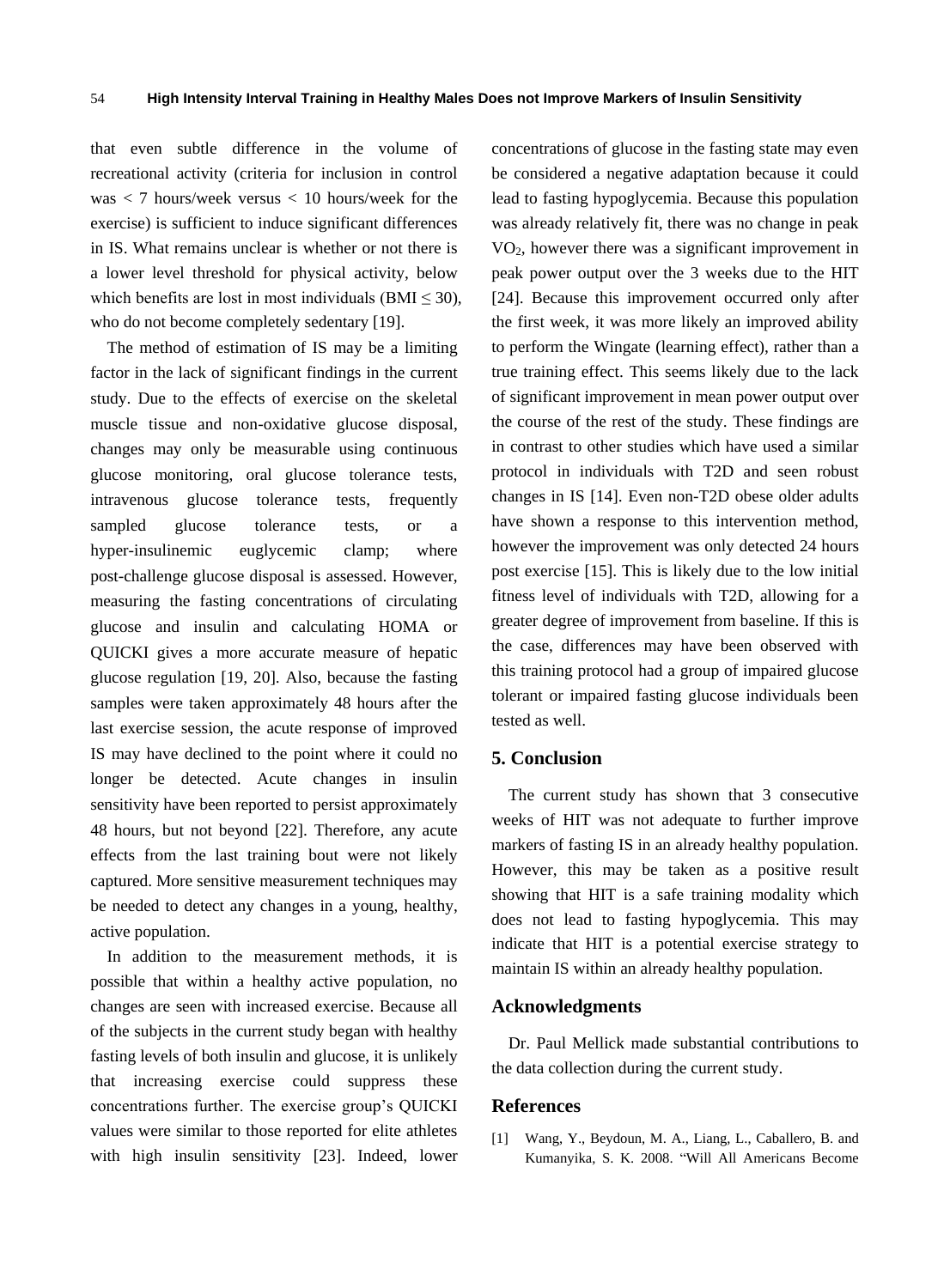Overweight or Obese? Estimating the Progression and Cost of the US Obesity Epidemic." *Obesity (Silver Spring)* 16 (10): 2323-30.

- [2] Yanovski, S. Z., and Yanovski, J. A. 2011. "Obesity Prevalence in the United States--up, Down, or Sideways?" *N. Engl. J. Med.* 364: 987-9.
- [3] Saydah, S. H., Miret, M., Sung, J., Varas, C., Gause, D., and Brancati, F. L. 2001. "Postchallenge Hyperglycemia and Mortality in a National Sample of U.S. Adults." *Diabetes Care* 24 (8): 1397-402.
- [4] Hajer, G. R., van Haeften, T. W. and Visseren, F. L. 2008. "Adipose Tissue Dysfunction in Obesity, Diabetes, and Vascular Diseases." *Eur. Heart J.* 29 (24): 2959-71.
- [5] Hawley, J. A., and Lessard, S. J. 2008. "Exercise Training-Induced Improvements in Insulin Action." *Acta Physiol (Oxf)*. 192 (1): 127-35.
- [6] Mikus, C. R., Oberlin, D. J., Libla, J. L., Taylor, A. M., Booth, F. W., and Thyfault, J. P. 2012. "Lowering Physical Activity Impairs Glycemic Control in Healthy Volunteers." *Med. Sci. Sports Exerc.* 44 (2): 225-31.
- [7] Mikus, C. R., Oberlin, D. J., Libla, J., Boyle, L. J., and Thyfault, J. P. 2012. "Glycaemic Control Is Improved by 7 Days of Aerobic Exercise Training in Patients with Type 2 Diabetes." *Diabetologia* 55 (5): 1417-23.
- [8] Kirwan, J. P., Solomon, T. P., Wojta, D. M., Staten, M. A., and Holloszy, J. O. 2009. "Effects of 7 Days of Exercise Training on Insulin Sensitivity and Responsiveness in Type 2 Diabetes Mellitus." *Am. J. Physiol. Endocrinol Metab.* 297 (1): E151-6.
- [9] Malin, S. K., Gerber, R., Chipkin, S. R., and Braun, B. 2012. "Independent and Combined Effects of Exercise Training and Metformin on Insulin Sensitivity in Individuals with Prediabetes." *Diabetes Care* 35 (1): 131-6.
- [10] Haskell, W. L., Lee, I. M., Pate, R. R., Powell, K. E., Blair, S. N., Franklin, B. A., Macera, C. A., Heath, G. W., Thompson, P. D., and Bauman, A. 2007. "Physical Activity and Public Health: Updated Recommendation for Adults from the American College of Sports Medicine and the American Heart Association." *Circulation* 116 (9): 1081-93.
- [11] Carlson, S. A., Densmore, D., Fulton, J. E., Yore, M. M., and Kohl, H. W. 2009. "Differences in Physical Activity Prevalence and Trends from 3 U.S. Surveillance Systems: Nhis, Nhanes, and Brfss." *J. Phys. Act. Health* 6 (Suppl. 1): S18-27.
- [12] Shaw, S. M., Bonen, A., and McCabe, J. F. 1991. "Do More Constraints Mean Less Leisure? Examining the Relationship between Constraints and Participation." *Journal of Leisure Research* 23 (4): 286-300.
- [13] Babraj, J. A., Vollaard, N. B., Keast, C., Guppy, F. M., Cottrell, G., and Timmons, J. A. 2009. "Extremely Short

Duration High Intensity Interval Training Substantially Improves Insulin Action in Young Healthy Males." *BMC Endocr. Disord* 9: 3.

- [14] Little, J. P., Gillen, J. B., Percival, M. E., Safdar, A., Tarnopolsky, M. A., Punthakee, Z., Jung, M. E., and Gibala, M. J. 2011. "Low-Volume High-Intensity Interval Training Reduces Hyperglycemia and Increases Muscle Mitochondrial Capacity in Patients with Type 2 Diabetes." *J. Appl. Physiol.* 111 (6): 1554-60.
- [15] Whyte, L. J., Gill, J. M., and Cathcart, A. J. 2010. "Effect of 2 Weeks of Sprint Interval Training on Health-Related Outcomes in Sedentary Overweight/Obese Men." *Metabolism* 59 (10): 1421-8.
- [16] Burgomaster, K. A., Hughes, S. C., Heigenhauser, G. J., Bradwell, S. N., and Gibala, M. J. 2005. "Six Sessions of Sprint Interval Training Increases Muscle Oxidative Potential and Cycle Endurance Capacity in Humans." *J. Appl. Physiol.* 98 (6): 1985-90.
- [17] Richards, J. C., Johnson, T. K., Kuzma, J. N., Lonac, M. C., Schweder, M. M., Voyles, W. F., and Bell, C. 2010. "Short-Term Sprint Interval Training Increases Insulin Sensitivity in Healthy Adults but Does Not Affect the Thermogenic Response to Beta-Adrenergic Stimulation." *J. Physiol.* 588 (Pt 15): 2961-72.
- [18] Gibala, M. J., Little, J. P., van Essen, M., Wilkin, G. P., Burgomaster, K. A., Safdar, A., Raha, S., and Tarnopolsky, M. A. 2006. "Short-Term Sprint Interval Versus Traditional Endurance Training: Similar Initial Adaptations in Human Skeletal Muscle and Exercise Performance." *J. Physiol.* 575 (Pt 3): 901-11.
- [19] Abdul-Ghani, M. A., Jenkinson, C. P., Richardson, D. K., Tripathy, D., and DeFronzo, R. A. 2006. "Insulin Secretion and Action in Subjects with Impaired Fasting Glucose and Impaired Glucose Tolerance: Results from the Veterans Administration Genetic Epidemiology Study." *Diabetes* 55 (5): 1430-5.
- [20] Abdul-Ghani, M. A., Matsuda, M., Balas, B., and DeFronzo, R. A. 2007. "Muscle and Liver Insulin Resistance Indexes Derived from the Oral Glucose Tolerance Test." *Diabetes Care* 30 (1): 89-94.
- [21] Katz, A., Nambi, S. S., Mather, K., Baron, A. D., Follmann, D. A., Sullivan, G., and Quon, M. J. 2000. "Quantitative Insulin Sensitivity Check Index: A Simple, Accurate Method for Assessing Insulin Sensitivity in Humans." *J. Clin. Endocrinol. Metab.* 85 (7): 2402-10.
- [22] Henriksen, E. J. 2002. "Invited Review: Effects of Acute Exercise and Exercise Training on Insulin Resistance." *J. Appl. Physiol.* 93 (2): 788-96.
- [23] Perseghin, G., Burska, A., Lattuada, G., Alberti, G., Costantino, F., Ragogna, F., Oggionni, S., Scollo, A., Terruzzi, I. and Luzi, L. 2006. "Increased Serum Resistin in Elite Endurance Athletes with High Insulin